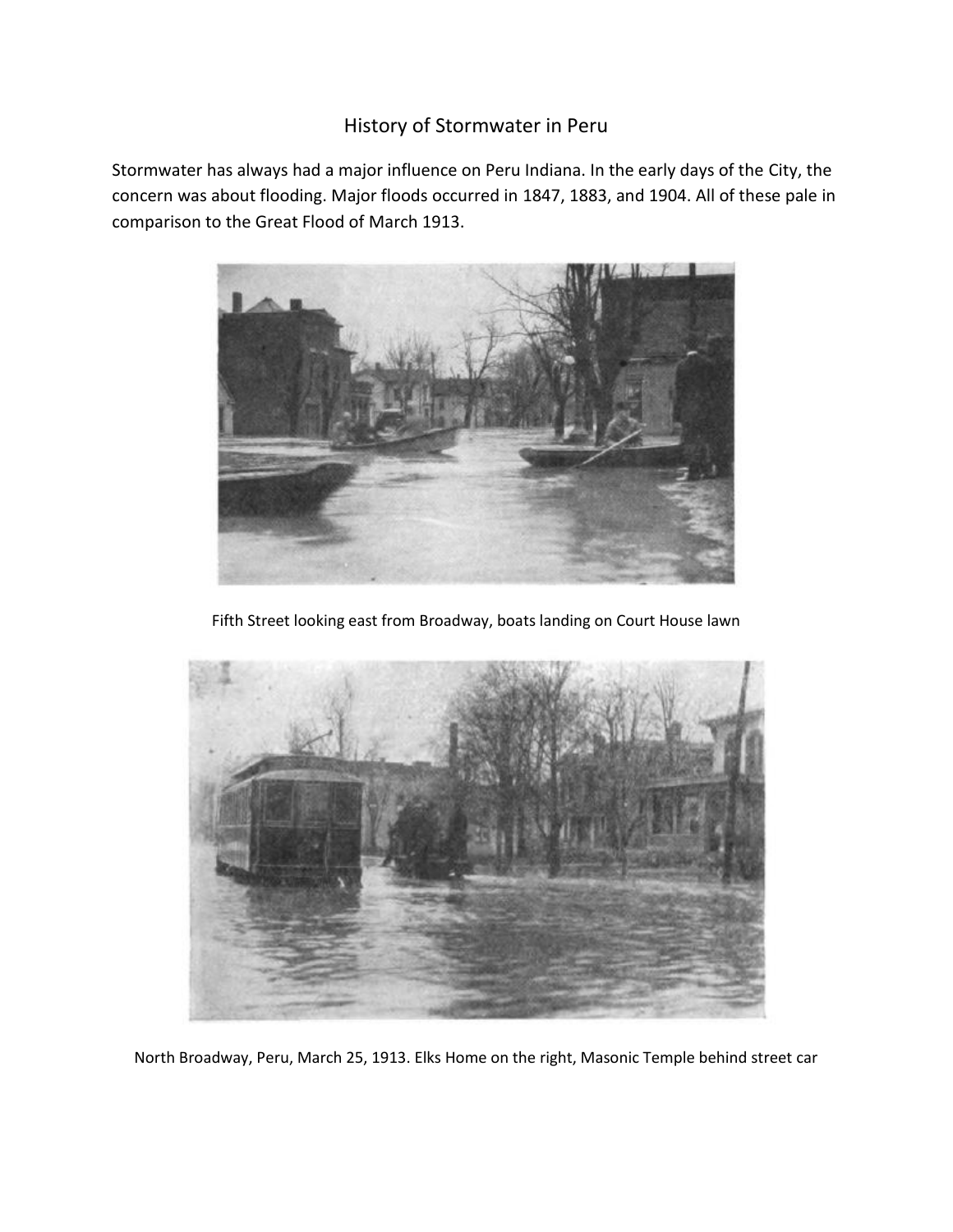According to the book "History of Miami County Indiana Volume I" published in 1914, "Rain began falling early on Sunday, March 23, 1913, and continued almost without intermission for more than thirty-six hours. The Wabash River began rising early Monday morning. … The flood reached its height on Wednesday morning at about 2:30 o'clock. … all the streets of the city were practically submerged, with the exception of perhaps a block or less each way from the junction of Main and Broadway, which proved to be the highest point in the business district. There were only a few isolated points in the city which, like this, remained dry throughout the trying time." The United States Geological Survey on their "USGS Surface Water for Indiana: Peak Streamflow" web page show that the river reached a peak gage height of 28.10 feet.

> A real-time Wabash River Gauge and other information can be seen at: [http://waterdata.usgs.gov/in/nwis/uv?site\\_no=03327500](http://waterdata.usgs.gov/in/nwis/uv?site_no=03327500)



Plaque at the Southwest corner of  $6<sup>th</sup>$  and Broadway showing flood level. This is the Masonic Temple building shown behind the streetcar in the previous photo.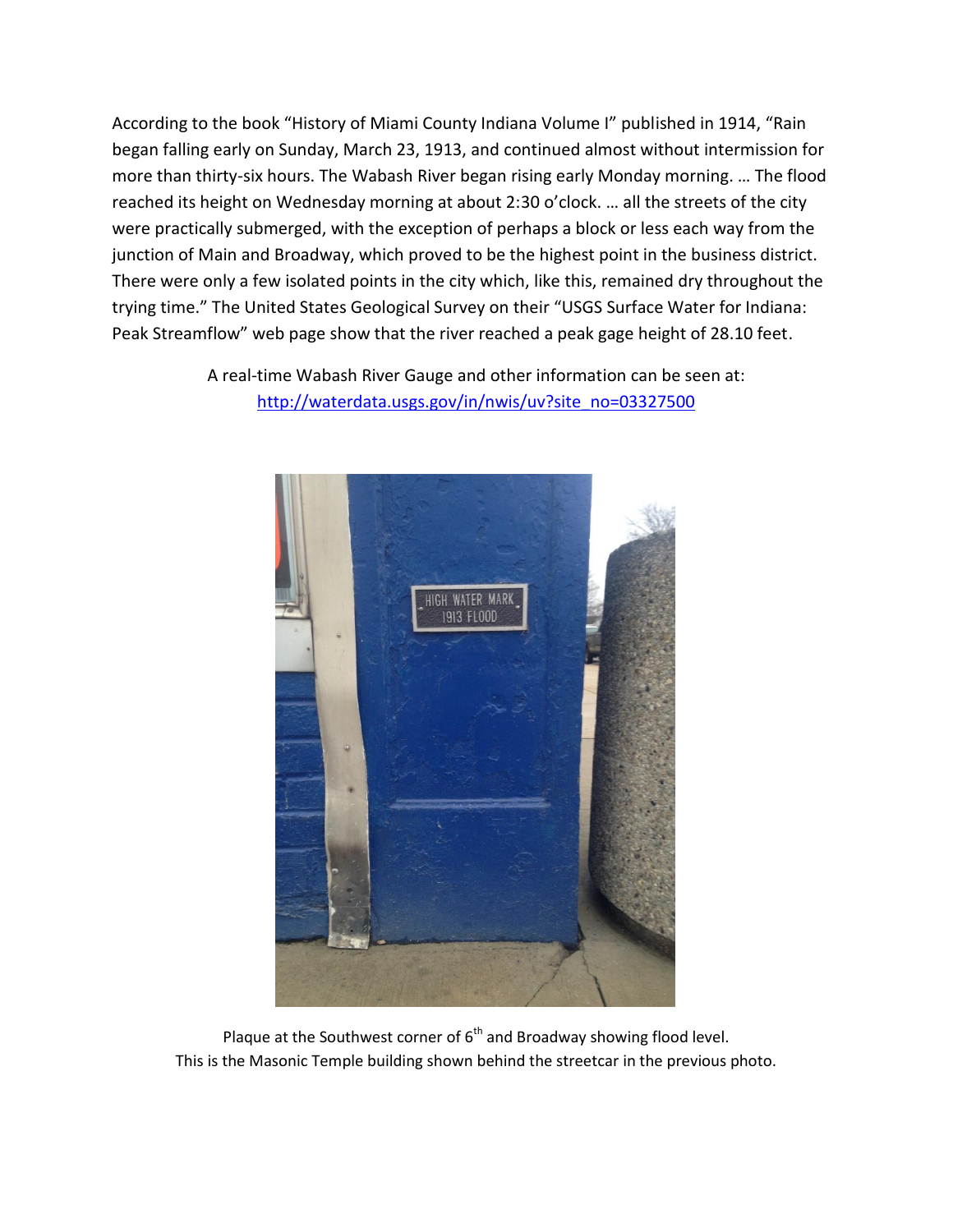Other less destructive floods occurred in 1943, 1950, 1958 and 1959. Because of the damage caused by repeated flooding of the Wabash River three dams upstream from Peru were authorized under the Flood Control Act of 1958. These dams on the Mississinewa, Salamonie, and Wabash Rivers were designed and built by the Louisville District of the U.S. Army Corps of Engineers. They operate as a unit to reduce flood stages in the upper Wabash River Basin. The U.S. Army Corps of Engineers website states "Since its completion, Mississinewa Lake has prevented more than \$305 million in flood damages, more than 10 times its original cost of \$24.4 million" According to the USGS National Water Summary, "These lakes regulate the streamflow from 77 percent of the drainage basin upstream from Peru. Regulation has been effective at sustaining low flow and reducing the discharge of the 100-year flood at Peru by more than 50 percent." Since the completion of the dams in the late 1960s the Wabash River at Peru has not exceeded the flood level of 20 feet.

## Wabash River historic peak flow information is available at: [http://nwis.waterdata.usgs.gov/nwis/peak?site\\_no=03327500&agency\\_cd=USGS&format=html](http://nwis.waterdata.usgs.gov/nwis/peak?site_no=03327500&agency_cd=USGS&format=html)

Toward the end of the 20<sup>th</sup> century, government regulation of surface water became more focused on water quality. In 1972 Congress amended the Federal Water Pollution Control Act (subsequently referred to as the Clean Water Act) to control the discharges of pollutants to the water of the United States from point sources. These initial efforts were focused primarily on reducing pollutants from industrial process wastewater and municipal sewage discharges through the National Pollution Discharge Elimination System (NPDES). These discharges were easily identified as responsible for poor water quality conditions.

Over the next few decades the control measures for industrial and municipal wastewater were refined and it became evident that more diffuse sources of water pollution were also significant causes of water quality problems. Stormwater runoff was found to cause serious pollution problems. As a result, Congress added section 402(p) of the Clean Water Act, which established a comprehensive, two-phase approach to stormwater control using the NPDES program.

In 1990 EPA issued the Phase I Stormwater rule requiring permits for operators of Municipal Separate Storm Sewer Systems (MS4s) serving populations greater than 100,000 and for runoff associated with industrial activity and construction sites five acres and larger. In 1999 EPA issued the Phase II stormwater rule that expanded the permit system to small MS4s (generally municipalities or census urban areas greater than 10,000 population) and to construction sites between one and five acres in size. The City of Peru, with a population of around 12,000, fell under the Phase II regulation.

In 2001 the City of Peru passed an ordinance authorizing a stormwater department and appointed a stormwater board to study how to accomplish the EPA Requirements. An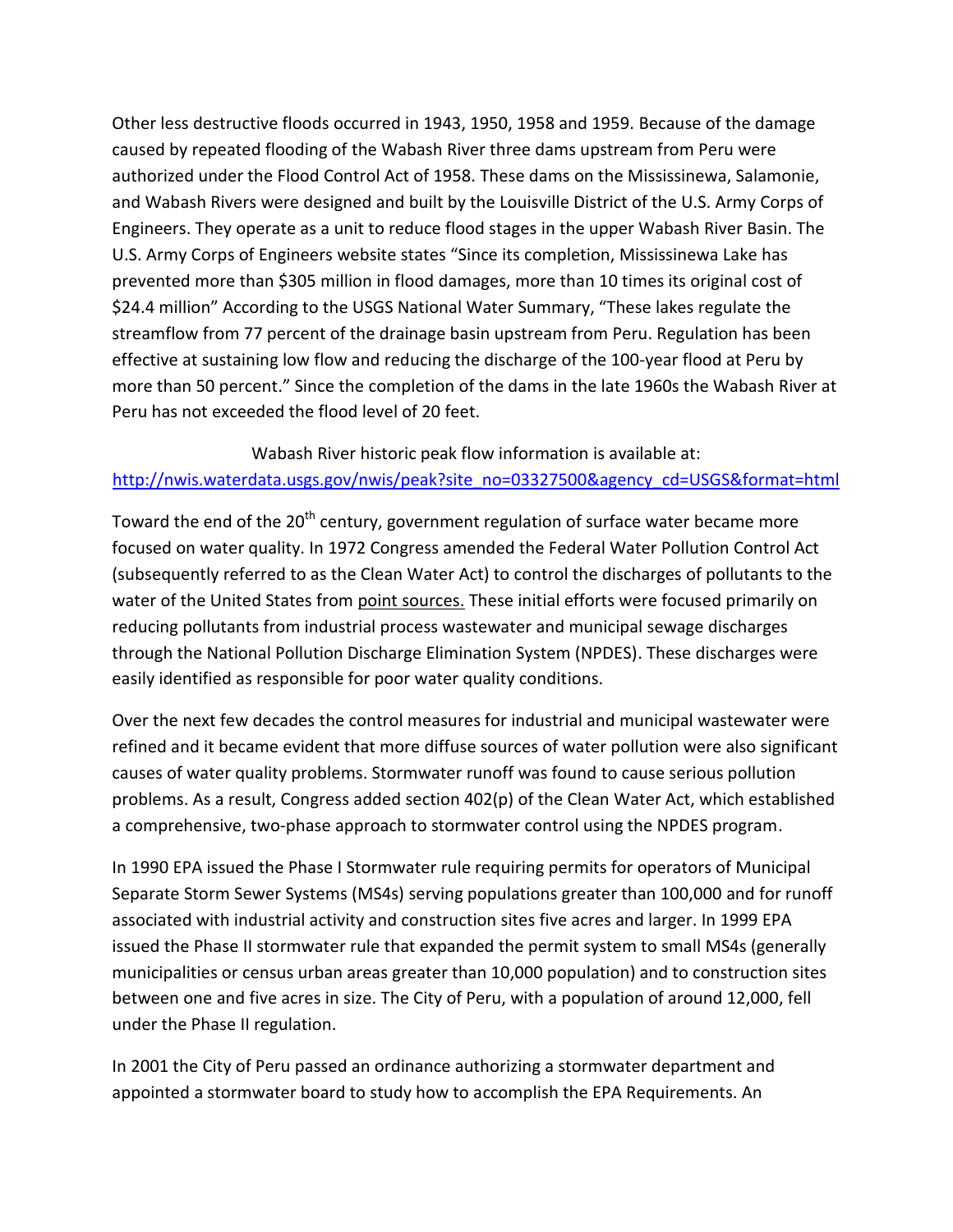engineering firm, Bonar and Associates (now GAI Consultants), assisted the Board in developing the plan. Since this was an unfunded mandate the Board recognized that a stormwater utility would need to be formed and a fee structure imposed on the community to comply with the regulations. They established a budget of \$350,000 per year to be used to monitor stormwater emissions, maintain the existing system, and install new stormwater infrastructure in areas that were lacking. This budget was to be met by means of a \$4.00 monthly fee for every residence in the city limits of Peru. Business and industry fees would be based on the amount of impervious land owned in relation to that of the average residence. A cap of \$225.00 per month was placed on business and industrial accounts.

In 2006 the City dissolved the Stormwater Board and appointed Peru Utilities Utility Service Board as the entity responsible for stormwater management. The Stormwater Department has two full-time employees. In severe weather workers from other departments are utilized to help with stormwater maintenance functions.

When the Stormwater Utility was formed several areas requiring major projects were identified:

- West Main Street Phase I, designed by Bonar Engineering, completed in 2004
- The Parkview Heights Project, designed by Schneider Engineering, completed in 2005
- West Main Street Phase II, designed by RQAW, completed in 2006
- The Oakdale Drainage Project, designed by RQAW, completed in 2009

In conjunction with the Wastewater Department several small stormwater separation projects have also been completed. These projects expand the stormwater system and relieve the wastewater treatment plant from having to treat this water. The Stormwater Department plans to continue constructing small separation projects for the foreseeable future. The following projects have been completed to date:

- Second and Clay, completed in 2008
- Second and Water, completed in 2010
- Sixth and Tippecanoe, completed in 2012
- West Warren, completed in 2012
- Sixth and Chestnut, completed in 2013
- Second and Brownell, completed in 2014
- Canal and Tippecanoe, completed in 2015

These small projects have diverted the stormwater drainage of approximately 25.5 acres. This relieves the wastewater treatment plant from having to treat this runoff water.